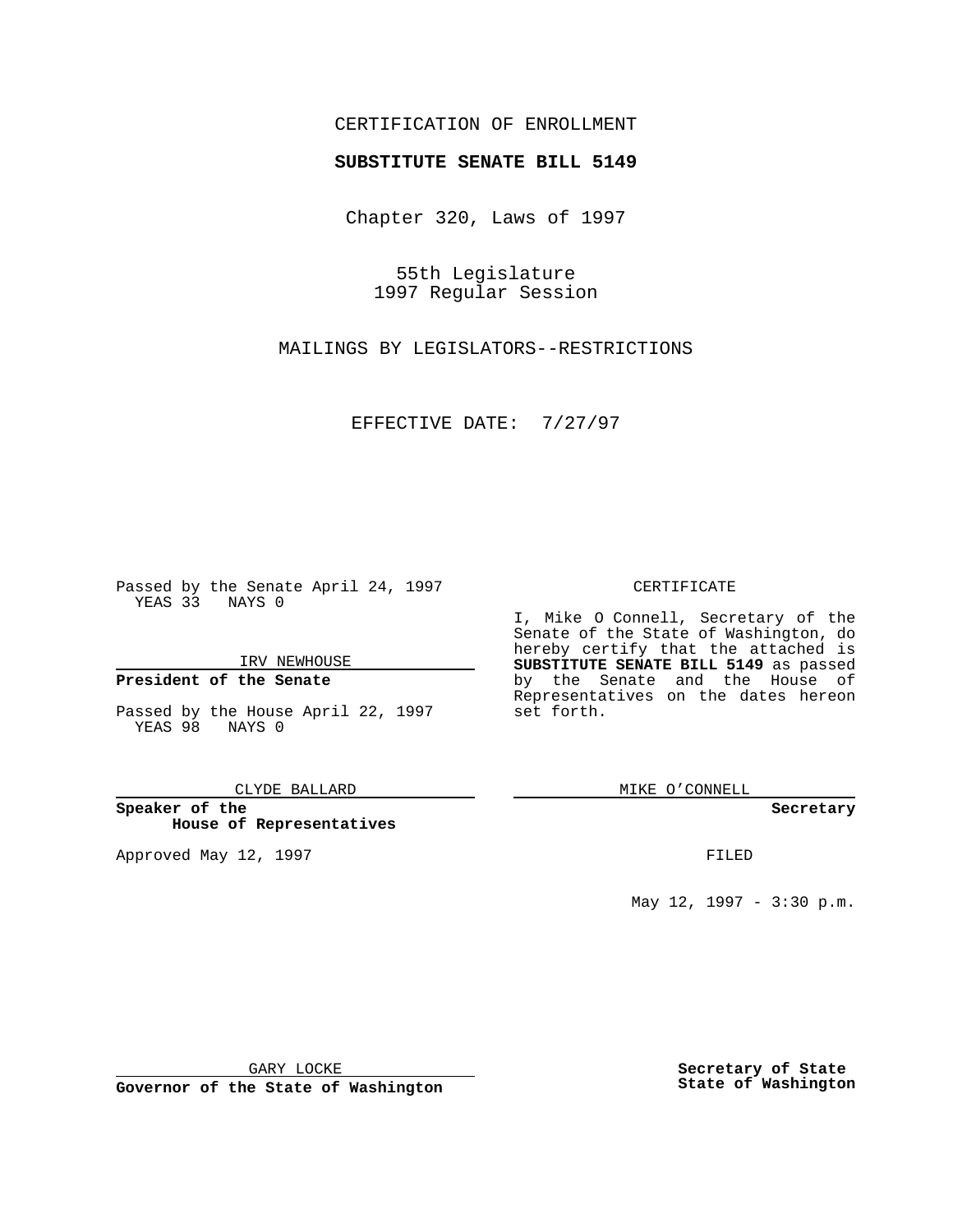# **SUBSTITUTE SENATE BILL 5149** \_\_\_\_\_\_\_\_\_\_\_\_\_\_\_\_\_\_\_\_\_\_\_\_\_\_\_\_\_\_\_\_\_\_\_\_\_\_\_\_\_\_\_\_\_\_\_

### AS AMENDED BY THE HOUSE

Passed Legislature - 1997 Regular Session

### **State of Washington 55th Legislature 1997 Regular Session**

**By** Senate Committee on Law & Justice (originally sponsored by Senators Long, Spanel, Horn and Kohl; by request of Legislative Ethics Board)

Read first time 02/20/97.

1 AN ACT Relating to mailings by legislators; amending RCW 42.17.132; 2 adding a new section to chapter 42.52 RCW; and recodifying RCW 3 42.17.132.

4 BE IT ENACTED BY THE LEGISLATURE OF THE STATE OF WASHINGTON:

5 **Sec. 1.** RCW 42.17.132 and 1995 c 397 s 5 are each amended to read 6 as follows:

 (1) During the twelve-month period ((preceding the last day for certification of the election results for a state legislator's election to office)) beginning on December 1st of the year before a general election for a state legislator's election to office and continuing through November 30th immediately after the general election, the 12 legislator may not mail, either by regular mail or electronic mail, to a constituent at public expense a letter, newsletter, brochure, or 14 other piece of literature, except as ((provided in this section.)) 15 follows:

16 (a) The legislator may mail ((one)) two mailings of newsletters to 17 constituents. All newsletters within each mailing of newsletters must 18 be identical as to their content but not as to the constituent name or 19 address. One such mailing may be mailed no later than thirty days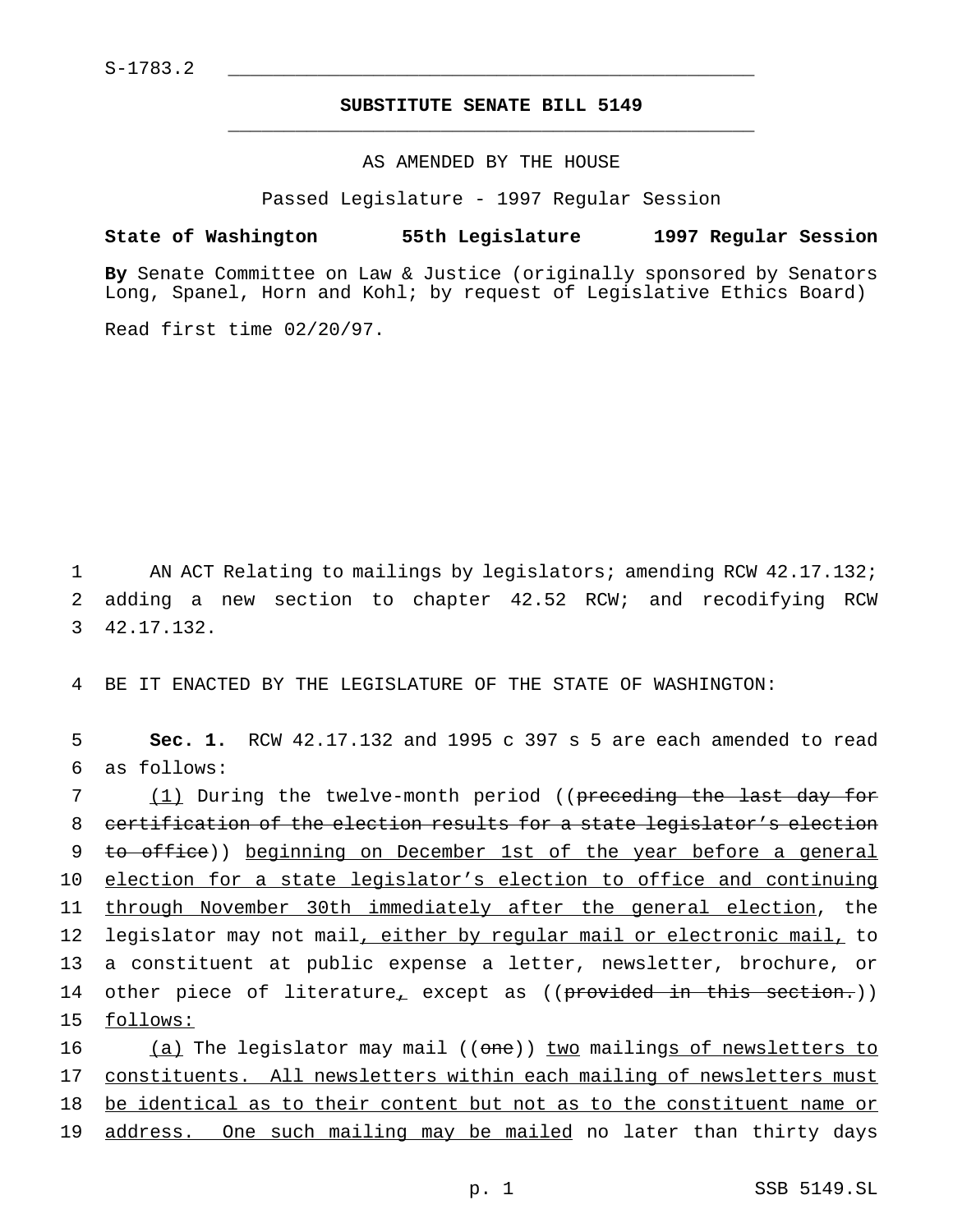1 after the start of a regular legislative session ((and one)), except 2 that a legislator appointed during a regular legislative session to 3 fill a vacant seat may have up to thirty days from the date of 4 appointment to send out the first mailing. The other mailing may be 5 mailed no later than sixty days after the end of a regular legislative 6 session ((of identical newsletters to constituents)).

7 (b) The legislator may mail an individual letter to (i) an 8 individual constituent who  $((+1))$  has contacted the legislator 9 regarding the subject matter of the letter during the legislator's 10 current term of office;  $((or (2)))(ii)$  an individual constituent who 11 holds a governmental office with jurisdiction over the subject matter 12 of the letter; or (iii) an individual constituent who has received an 13 award or honor of extraordinary distinction of a type that is 14 sufficiently infrequent to be noteworthy to a reasonable person, 15 including, but not limited to: (A) An international or national award 16 such as the Nobel prize or the Pulitzer prize; (B) a state award such 17 as Washington scholar; (C) an Eagle Scout award; and (D) a Medal of 18 Honor.

19 (2) For purposes of subsection (1) of this section, "legislator" 20 means a legislator who is a "candidate," as defined by RCW 42.17.020, 21 for any public office.

22 (3) A violation of this section constitutes use of the facilities 23 of a public office for the purpose of assisting a campaign under RCW 24 42.52.180.

25 (4) The house of representatives and senate shall specifically 26 limit expenditures per member for the total cost of mailings( $(\tau)$ 27 including)). Those costs include, but are not limited to, production 28 costs, printing costs, and postage costs. The limits imposed under 29 this subsection apply only to the total expenditures on mailings per 30 member and not to any categorical cost within the total.

 (5) For purposes of this section, persons residing outside the legislative district represented by the legislator are not considered 33 to be constituents, but students, military personnel, or others temporarily employed outside of the district who normally reside in the district are considered to be constituents.

36 NEW SECTION. **Sec. 2.** RCW 42.17.132, as amended by this act, is 37 recodified as a new section in chapter 42.52 RCW, to be placed between 38 RCW 42.52.180 and 42.52.190.